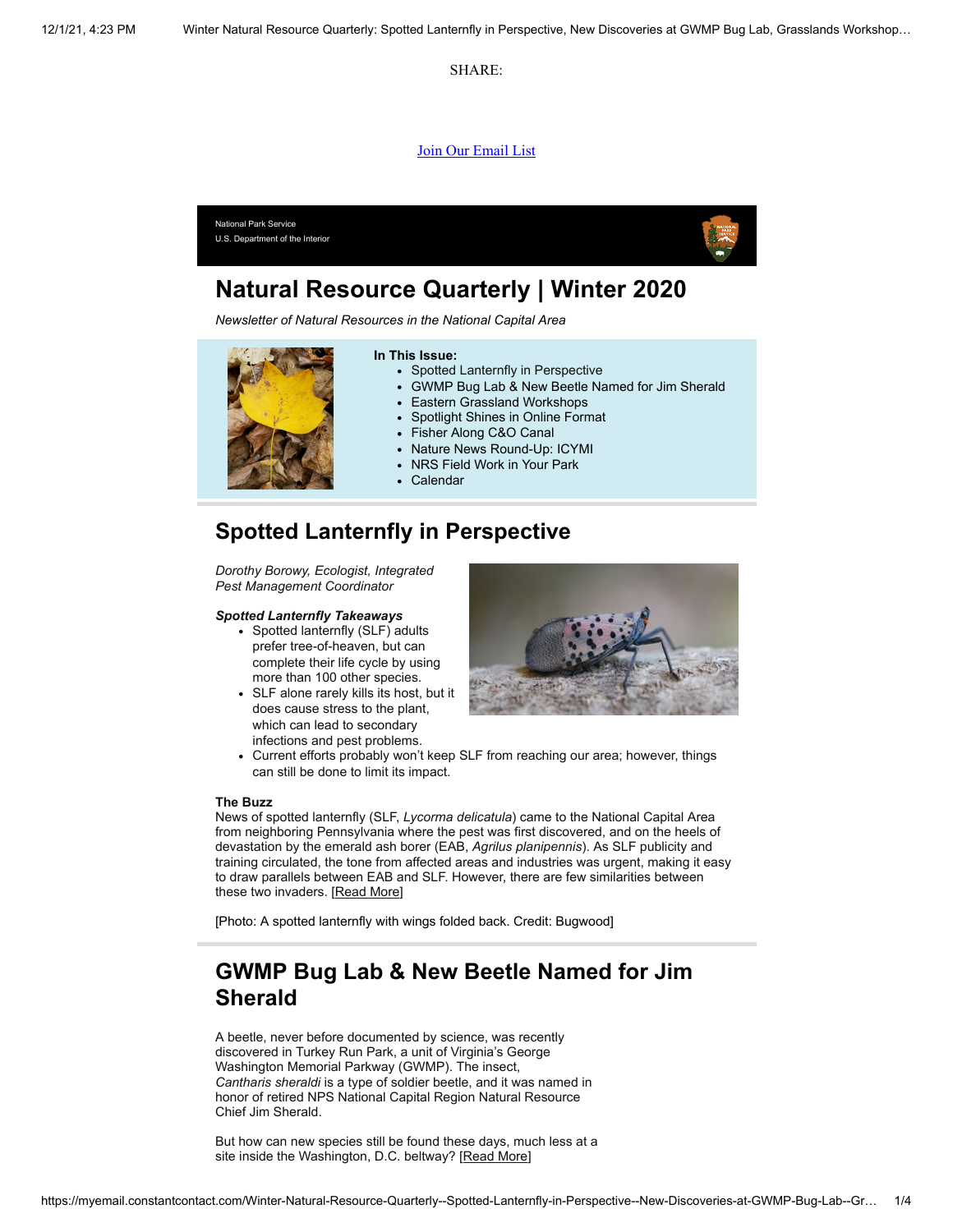[Photos. Right: *Cantharis sheraldi* soldier beetle. Below: Volunteers examining insect specimens at the GWMP Bug Lab. Credits: NPS]





# **Eastern Grassland Workshops**

This fall, the National Capital Area (NCA) held a series of multi-part workshops on grassland restoration. Grasslands are a habitat of special interest to NCA parks because they support a diversity of species of birds, small mammals, insects, pollinators, and plants. In battlefield parks in particular, grasslands allow for the preservation of historic sightlines and viewsheds along with ecological richness.



The workshops provided broad overview

sessions on International Principals & Standards for the Practice of Ecological Restoration and park sessions focused on restoration projects planned for Harpers Ferry National Historical Park, Monocacy National Battlefield, and Rock Creek Park.

The workshop, initiated by the Grassland Workgroup from the regional Natural Resource Advisory Team (NAT) were organized with the NPS Biological Resource Division and the Society for Ecological Restoration (SER).

Sessions thus far have helped guide parks in:

- creating a decision guide for appropriate steps to restore agricultural landscapes or degraded meadows to eastern native grassland ecosystems
- developing reference models and restoration goals
- recognizing challenges of individual restoration sites
- applying ecological restoration principles

In the coming weeks and months, additional activities will follow up on:

- refining the restoration decision guide
- possible check-in sessions in spring including an in-person field session in 2021
- potential for one-on-one sessions with SER instructors

To learn more about the NCA grassland workshops, contact Patrick Campbell by NPS email.

[Photo: A prescribed fire on the grassland at Brawner Farm in Manassas National Battlefield Park in 2018. Credit: NPS/Gorsira]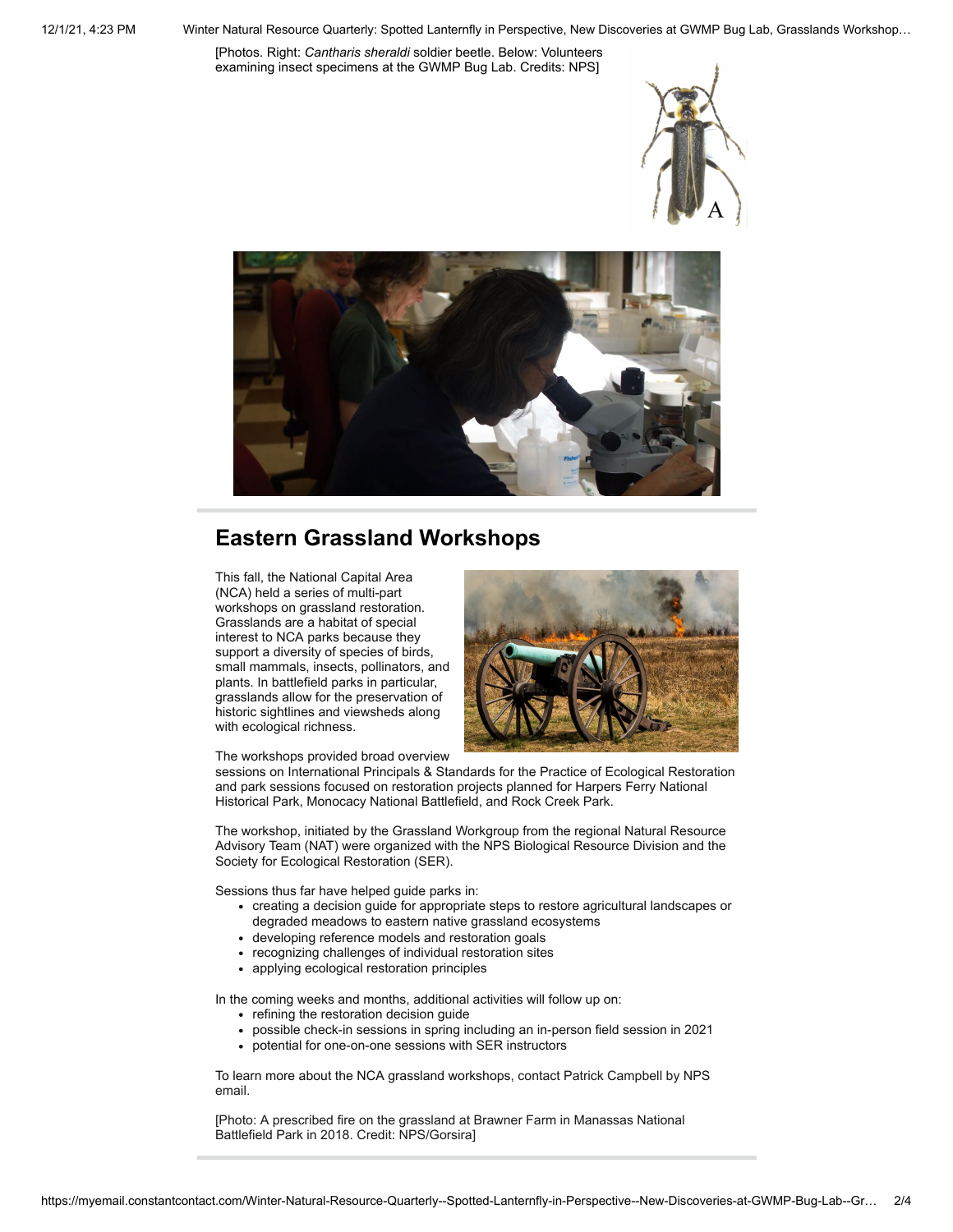### **Spotlight Shines in Online Format!**

This year of pandemic has created new challenges and opportunities for many of our traditions and events, including the Spotlight on National Park Resources in the National Capital. The biennial showcase for science and scholarship in NCA parks, began in 2002. And this year it took place in a new online format over two October mornings. Despite the new approach and a new software system, the steering committee was able to support presentations from 15 speakers! Almost 200 attendees registered for the event, representing all the National Capital Area park units and including 56 park partners.

In a feedback survey, one attendee wrote, "…Thank you for all your work, Steering Committee. This is a strange world we're living in right now and you have totally pulled this event off successfully in it!"

Thanks to the Spotlight committee members: Rebecca Loncosky, Lisa Lichliter, Kristen Shelton, Karen Orrence, Diane Pavek, Anne Marie McKinney, Ann Gallagher, and Allison Young.

Many of the projects featured at the Spotlight are facilitated by the Chesapeake [Watershed Cooperative Ecosystem Studies Unit \(CW CESU\). The CW CESU p](https://chwacesu.org/)romotes stewardship and integrated ecosystem management of natural and cultural resources in the Chesapeake Watershed through collaborative research, technical assistance, and education. To do research with CW CESU, please contact Danny Filer by NPS email.

#### **Fisher Along C&O Canal**



A fisher (*Martes pennanti*) was recently photographed on a game camera along the C&O Canal in western Maryland. (**Click image for video.**) Fishers, also known as fisher cats, are a member of the weasel family made locally extinct in the mid-Atlantic region in the 1850s by logging and trapping.

In 1969, West Virginia state officials released 22 New Hampshire-caught fishers. The fishers quickly established a breeding population and started slowly expanding their range eastward. They are now found in all the counties of the Maryland panhandle including Garrett, Allegany, Washington, and Frederick Counties.

[Photo Credit: NPS/Tom Serfass]

### **Nature News Round Up: ICYMI**

In Case You Missed It (ICYMI), here's a round-up of nature news and resources from the last quarter that may be of interest to those working with natural resources in the National Capital Area. This includes articles from InsideNPS and the NCA Informer (NPS-only access), NPS press releases, and new NPS web and social media content.

[Rock Creek Park announces 2020-2021 deer management operations](https://www.nps.gov/rocr/learn/news/rocr-2020-2021-deer-management-operations.htm) (NPS News Release: 11/10/2020)